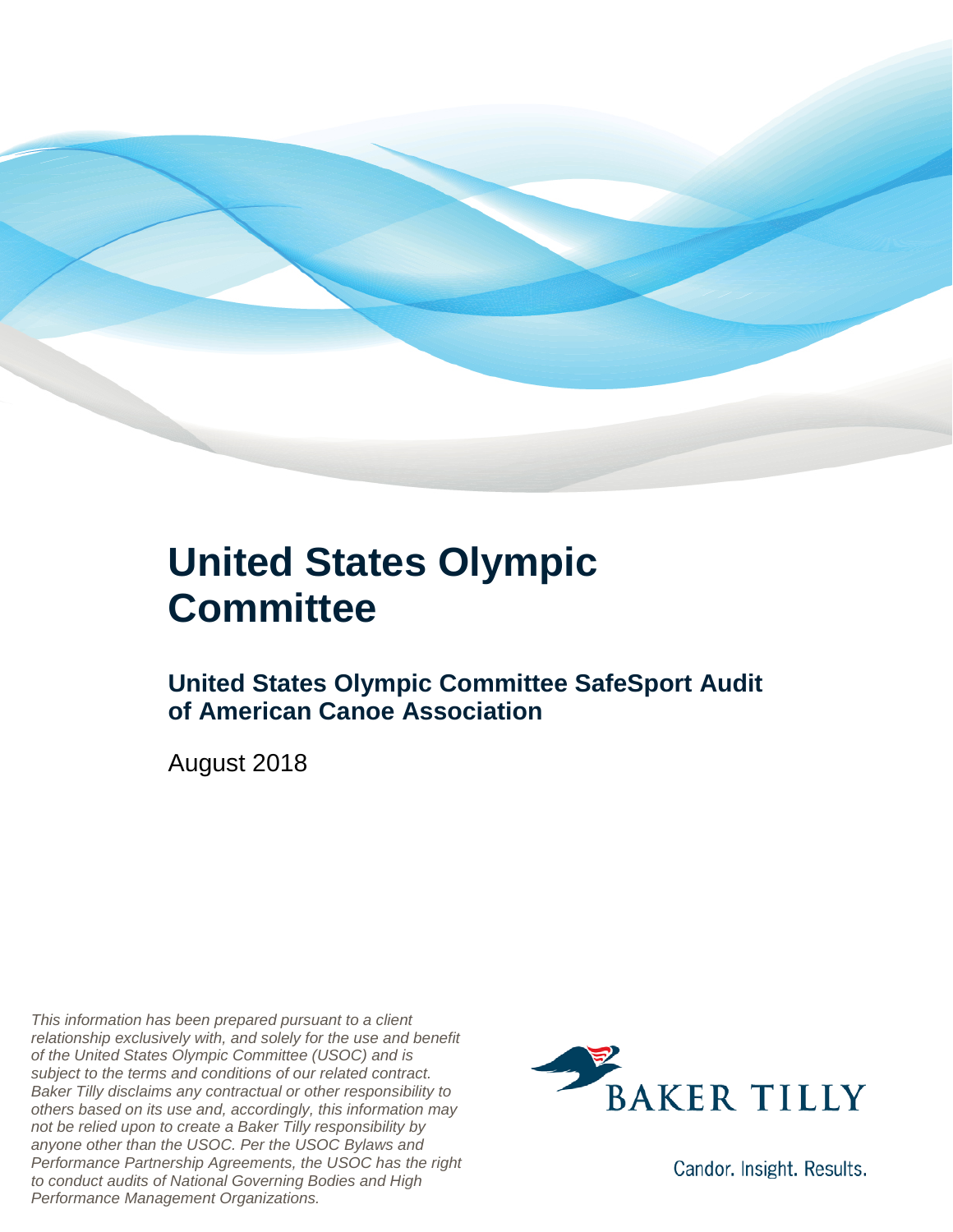

Candor. Insight. Results.

|                 | UNITED STATES OLYMPIC COMMITTEE SAFESPORT AUDIT OF |  |
|-----------------|----------------------------------------------------|--|
| <b>Contents</b> |                                                    |  |
|                 |                                                    |  |
|                 |                                                    |  |
|                 |                                                    |  |
|                 |                                                    |  |
|                 |                                                    |  |
|                 |                                                    |  |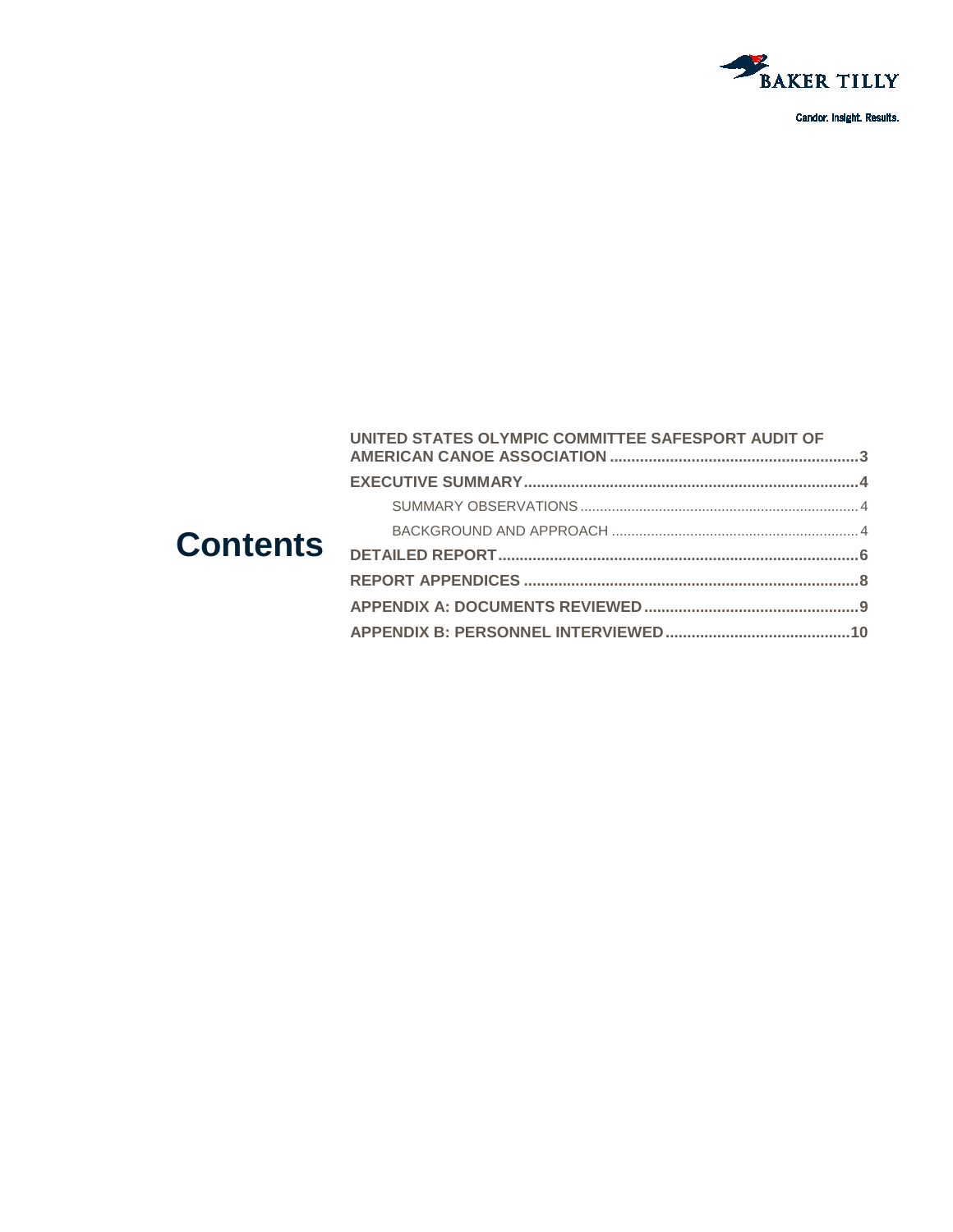

# <span id="page-2-0"></span>**United States Olympic Committee SafeSport Audit of American Canoe Association**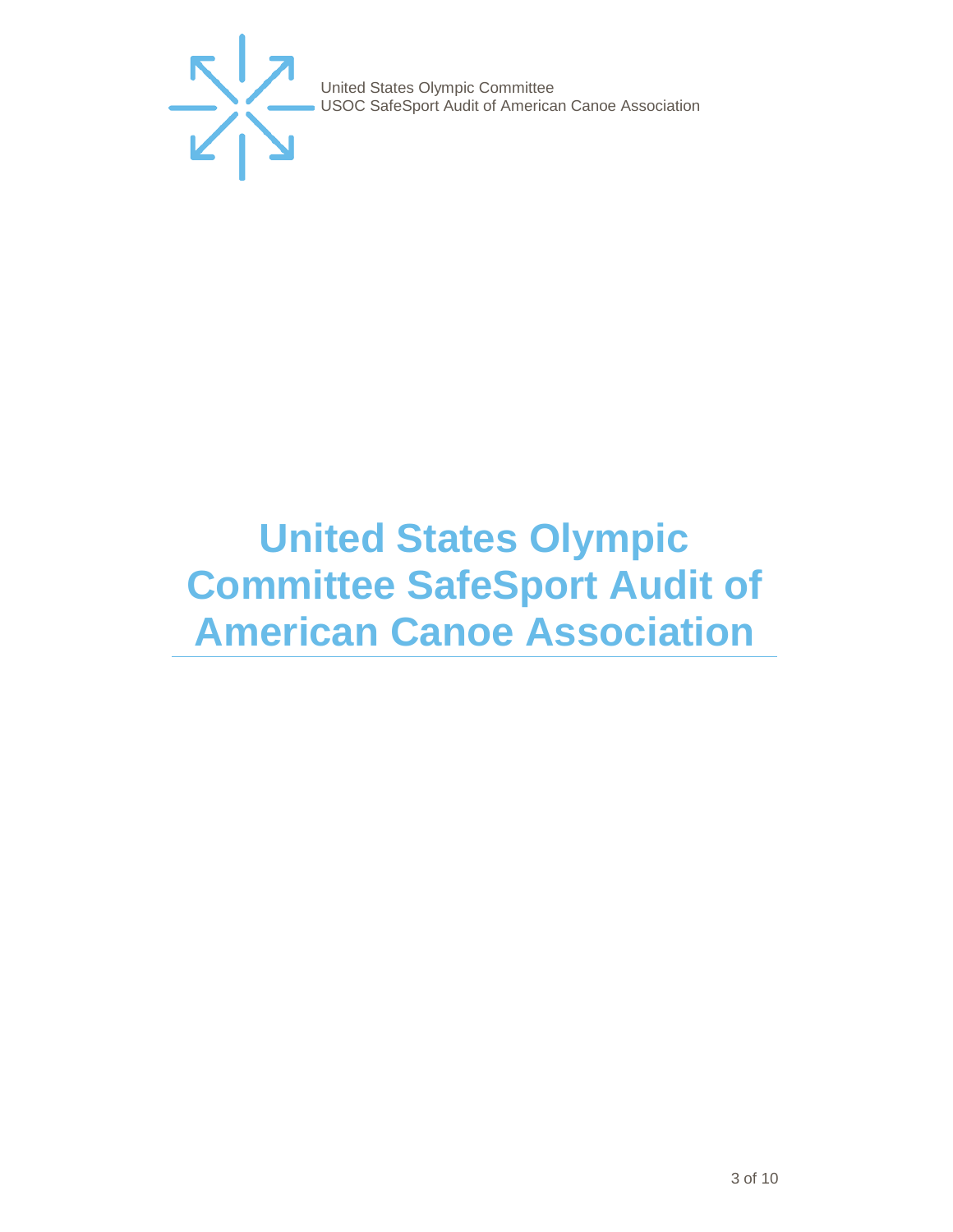

## **Executive Summar**

#### <span id="page-3-1"></span><span id="page-3-0"></span>**Summary Observations**

It shall be the policy of the United States Olympic Committee (USOC) that each National Governing Body (NGBs) adopt a Minimum Standards Policy for Athlete Safety Programs (NGB Athlete Safety Policy) by December 31, 2013[1.](#page-3-3)

We noted the following opportunities to enhance the design of American Canoe Association's (ACA) compliance with the 2017 NGB Athlete Safety Policy:

- > **NGB Athlete Safety Policy - Criminal Background Checks and Education and Training Testing -** Requiring criminal background checks, at least every two years, and education and training is not consistently enforced by ACA. The following exceptions were identified during our testing:
	- Eight individuals selected for testing (80% of the selected individuals) did not have criminal background checks conducted during the testing period (i.e., April 1, 2017 through March 30, 2018).
	- Five individuals selected for testing (50% of the selected individuals) did not complete education and training requirements during the testing period (i.e., April 1, 2017 through March 30, 2018).

During our review, we also tested compliance with the new NGB Athlete Safety Policy requirements that must be included in each NGB's SafeSport Policy by September, 2018. ACA's policies and procedures met the requirements of the new NGB Athlete Safety Policy. Therefore, no other observations were noted during this audit.

#### <span id="page-3-2"></span>**Background and Approach**

-

USOC engaged Baker Tilly Virchow Krause (Baker Tilly), to assist the USOC in the completion of SafeSport audits, to assess compliance with SafeSport policies and procedures at the USOC and all of its NGBs and High Performance Management Organizations (HPMOs).

Baker Tilly performed a review of ACA to evaluate compliance with the NGB Athlete Safety Policy. The following activities were performed for this review of ACA:

> Developed and executed an audit program that included:

<span id="page-3-3"></span><sup>1</sup> Effective June 20, 2017 the USOC replaced the Athlete Safety Standards with the NGB Athlete Safety Policy. Due to the timing of this audit, fieldwork was performed in accordance with the NGB Athlete Safety Policy.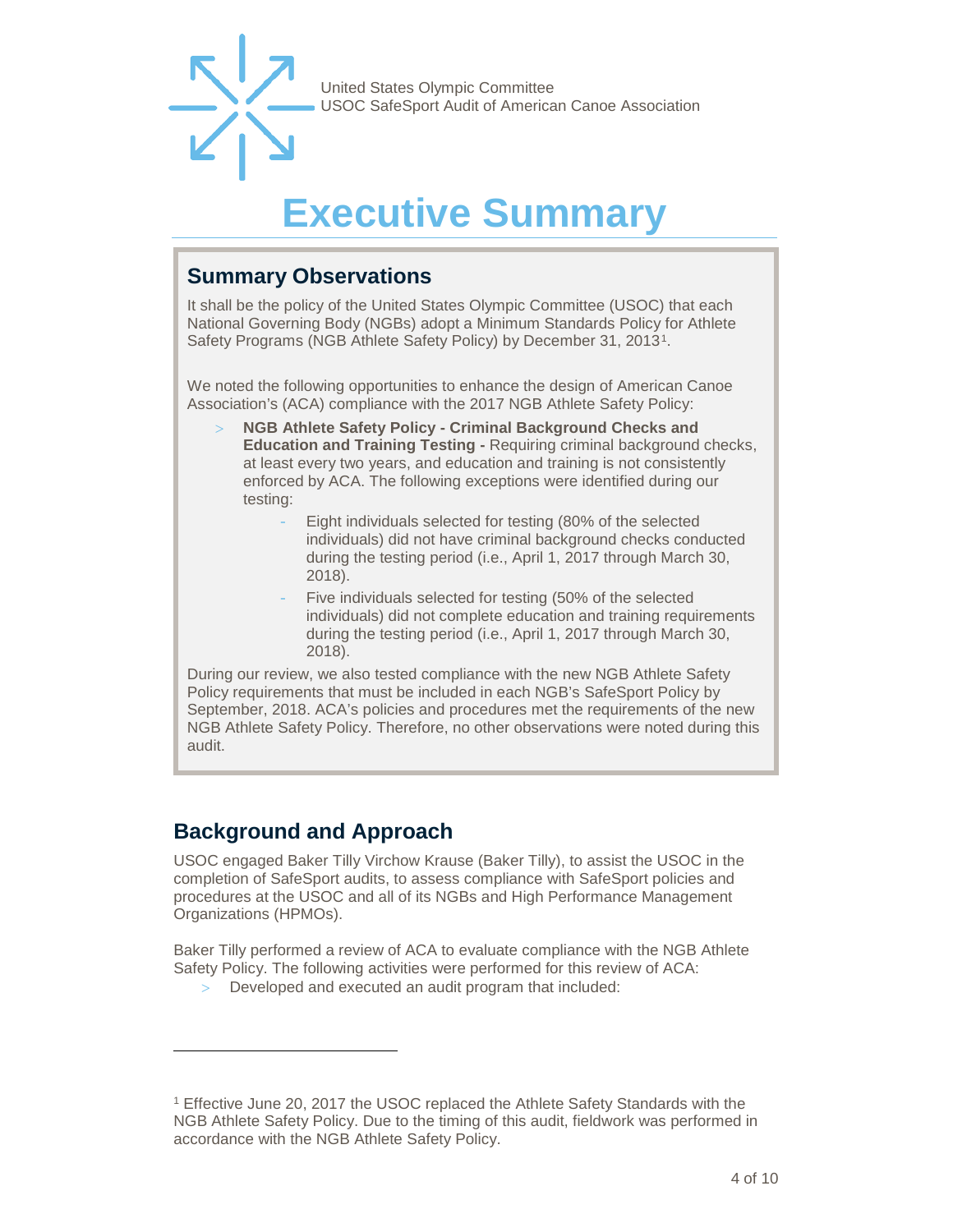

- Holding a virtual entrance meeting to discuss and document ACA's SafeSport program and processes.
- Selecting a sample of 10 from the required individuals to determine whether a background check was performed and education and training was completed. See **Appendix A** for a list of documents reviewed.
- Reviewing ACA's athlete safety policy and determining whether the following was addressed:
	- Required misconduct is prohibited and defined;
	- **Reporting procedures are documented; and**
	- The grievance process is documented and complies with the NGB Athlete Safety Policy.
- Identifying which individuals are required to undergo a criminal background check and complete education and training.
- > Conducted a virtual exit meeting, if requested, following delivery of the draft report, to discuss audit findings and recommendation(s) with ACA. See **Appendix B** for a list of individuals interviewed.
- > Identified specific observations and recommendations regarding opportunities to enhance compliance with NGB Athlete Safety Policy. Observations include the following attributes: criteria, condition, cause, effect and recommendation, as set out in the International Professional Practices Framework (IPPF) Standards and Practice Advisory 2410-1.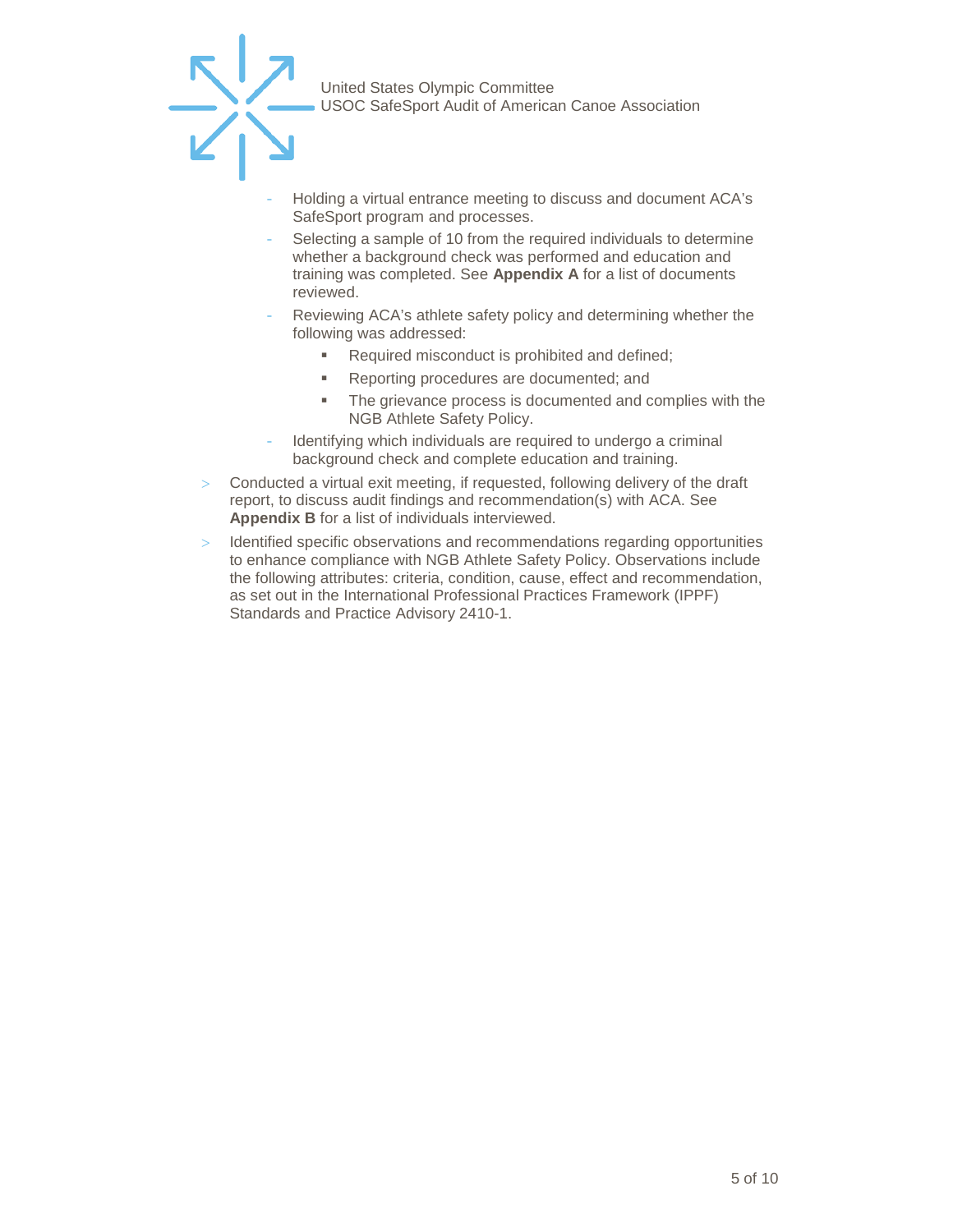

### **Detailed Report**

<span id="page-5-0"></span>The tables below represent opportunities to enhance the design and effectiveness of ACA's compliance with the 2017 NGB Athlete Safety Policy.

| 1. NGB Athlete Safety Policy - Criminal Background Checks and Education and<br><b>Training Testing</b> |                                                                                                                                                                                                                                                                                                                                                                                                                                                                                                                                                                                                                                                                                                                                                                                                                                                                                                              |  |
|--------------------------------------------------------------------------------------------------------|--------------------------------------------------------------------------------------------------------------------------------------------------------------------------------------------------------------------------------------------------------------------------------------------------------------------------------------------------------------------------------------------------------------------------------------------------------------------------------------------------------------------------------------------------------------------------------------------------------------------------------------------------------------------------------------------------------------------------------------------------------------------------------------------------------------------------------------------------------------------------------------------------------------|--|
| <b>Criteria</b>                                                                                        | The 2017 NGB Athlete Safety Policy states each NGB/HPMO<br>shall require criminal background checks, at least every two<br>years, and education and training for those individuals it<br>formally authorizes, approves, or appoints (a) to a position of<br>authority over, or (b) to have frequent contact with athletes.                                                                                                                                                                                                                                                                                                                                                                                                                                                                                                                                                                                   |  |
| Condition                                                                                              | Requiring criminal background checks, at least every two<br>years, and education and training is not consistently enforced<br>by ACA. The following exceptions were identified during our<br>testing:<br>Eight individuals selected for testing (80% of the selected<br>1.<br>individuals) did not have criminal background checks<br>conducted during the testing period (i.e., April 1, 2017<br>through March 30, 2018).<br>2.<br>Five individuals selected for testing (50% of the selected<br>individuals) did not complete education and training<br>requirements during the testing period (i.e., April 1, 2017<br>through March 30, 2018).                                                                                                                                                                                                                                                            |  |
| Cause                                                                                                  | ACA may not be consistently tracking and monitoring<br>compliance with the criminal background checks and<br>education and training requirements of the NGB Athlete Safety<br>Policy.                                                                                                                                                                                                                                                                                                                                                                                                                                                                                                                                                                                                                                                                                                                        |  |
| <b>Effect</b>                                                                                          | Individuals ACA formally authorizes, approves or appoints (a)<br>to a position of authority over, or (b) to have frequent contact<br>with athletes may not be in compliance with the USOC's<br>SafeSport program because they have not completed criminal<br>background checks and/or education and training prior to<br>having contact with athletes. ACA must be in compliance with<br>the NGB Athlete Safety Policy to be a member in good<br>standing. Noncompliance with the NGB Athlete Safety Policy<br>can result in disciplinary action by the USOC including<br>withdrawal of high performance funding.<br>Also, athletes may have contact with individuals who are<br>unaware of SafeSport misconduct and the potential impact to<br>athletes' well-being and/or have contact with individuals who<br>have a criminal history, which could put athletes at SafeSport-<br>related misconduct risk. |  |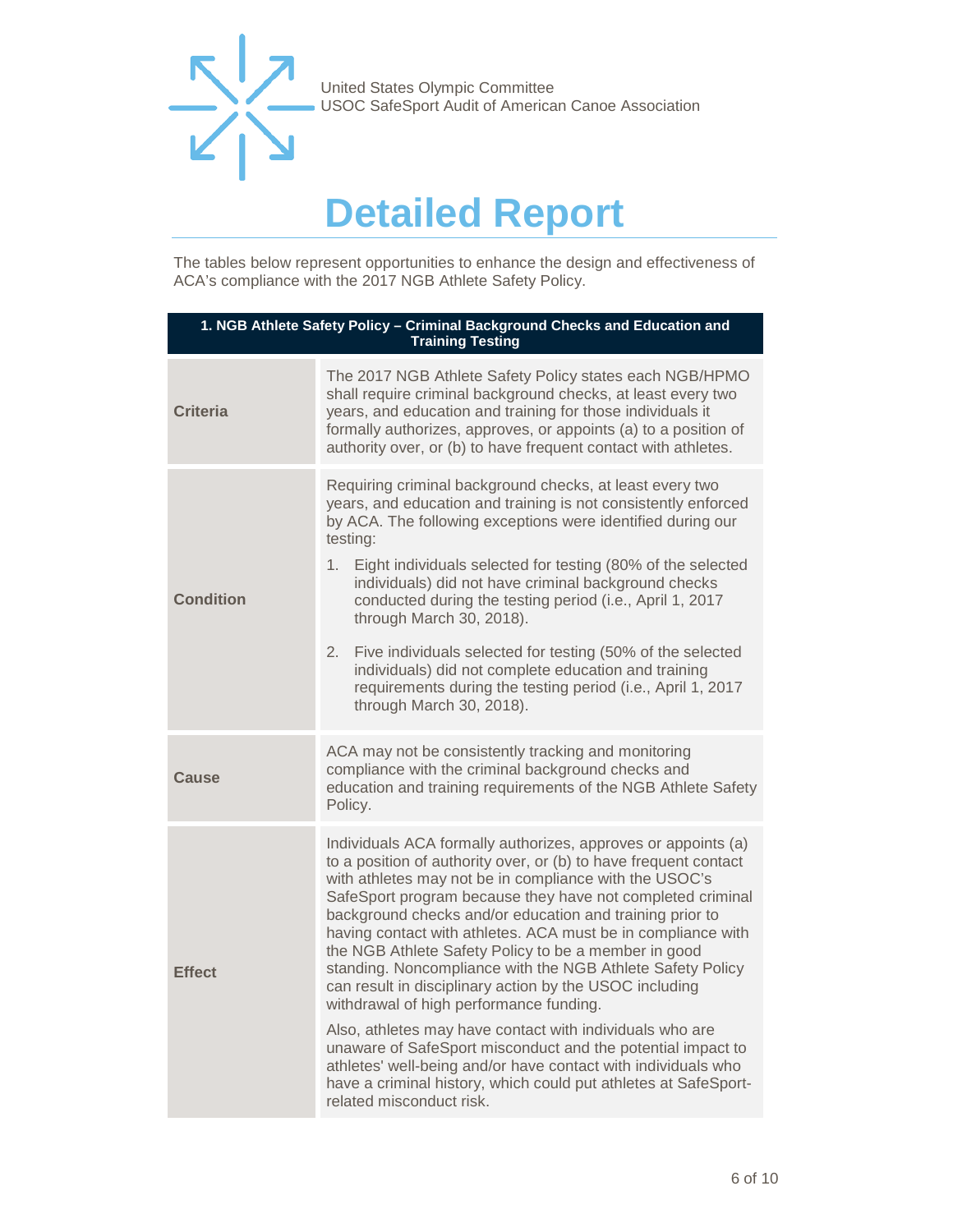

#### **1. NGB Athlete Safety Policy – Criminal Background Checks and Education and Training Testing**

| <b>Recommendation</b>         | ACA must require that individuals it formally authorizes,<br>approves, or appoints (a) to a position of authority over, or (b)<br>to have frequent contact with athletes complete criminal<br>background checks and education and training requirements<br>in a timely manner and before they have contact with athletes<br>to provide assurance that they are educated on the<br>requirements of the NGB Athlete Safety Policy. ACA must<br>consistently track and verify criminal background checks and<br>education and training requirements are met for all required<br>individuals.<br>ACA should review the testing results and require all<br>necessary individuals to complete the necessary requirements<br>(i.e., criminal background check and/or education and<br>training). Compliance with these requirements for all<br>individuals ACA formally authorizes, approves or appoints (a)<br>to a position of authority over, or (b) to have frequent contact<br>with athletes must be completed within 90 days of receipt of |
|-------------------------------|-------------------------------------------------------------------------------------------------------------------------------------------------------------------------------------------------------------------------------------------------------------------------------------------------------------------------------------------------------------------------------------------------------------------------------------------------------------------------------------------------------------------------------------------------------------------------------------------------------------------------------------------------------------------------------------------------------------------------------------------------------------------------------------------------------------------------------------------------------------------------------------------------------------------------------------------------------------------------------------------------------------------------------------------|
| <b>Management</b><br>response | the final audit report.<br>ACA does require background checks and education and<br>training testing. SafeSport Handbook page 14-18<br>(https://cdn.ymaws.com/www.americancanoe.org/resource/res<br>mgr/competition-documents/safesport/aca_-<br>safesport_hanbook__8-1.pdf) and<br>https://www.americancanoe.org/page/SafeSport. ACA, as a<br>new NGB on October 2017, has added all rules to comply with<br>NGB requirements. ACA keeps up to date lists of those that<br>have passed SafeSport training and those that have taken a<br>background check. Also, those selected in the sample testing<br>for background checks may not be required to have a<br>background check under current rules; thus, the percentage<br>represented in the sample size is not an accurate reflection of<br>the ACA as a whole. ACA monitors background checks and<br>SafeSport training carefully. Management feels ACA is<br>compliant in this area to date.                                                                                       |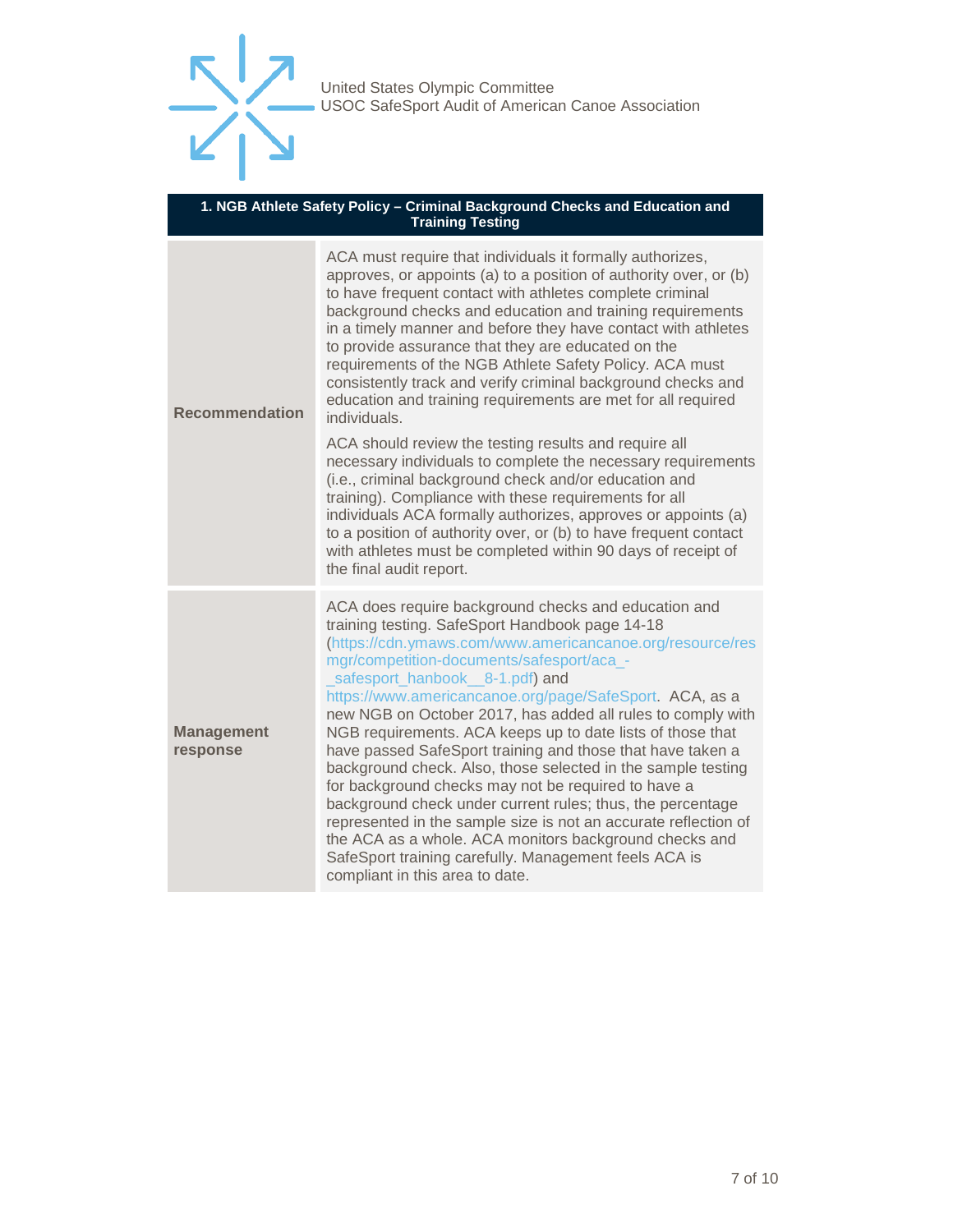

# <span id="page-7-0"></span>**Report Appendices**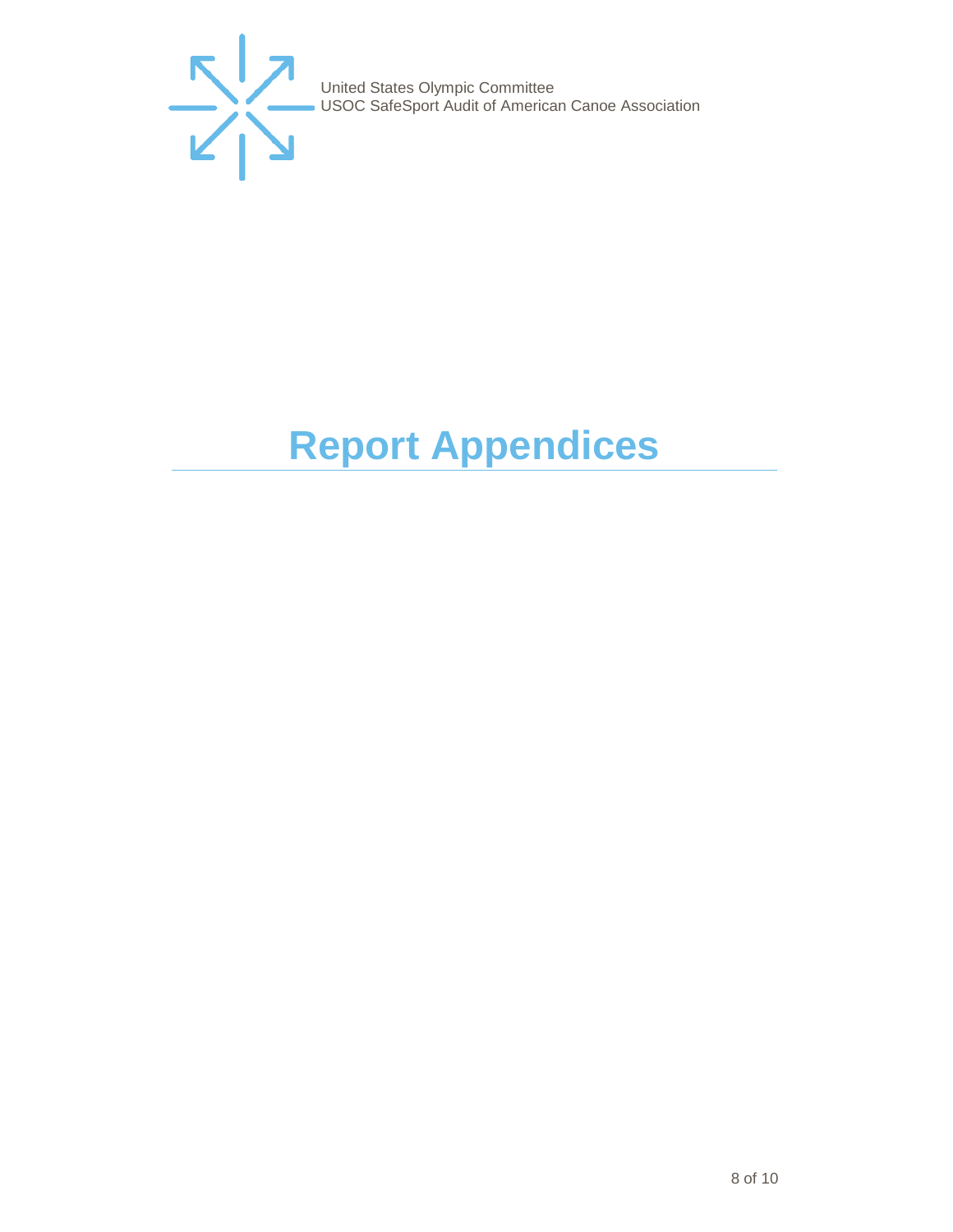

### <span id="page-8-0"></span>**Appendix A: Documents Reviewed**

We reviewed the following documents:

- > 2018 American Canoe Association (ACA) Athlete Code of Conduct
- > Amended and Restated Bylaws of the American Canoe Association, Inc. (Effective October 22, 2017)
- > Athlete Safety Standards Program Questionnaire
- > Population listing of "required individuals" (i.e., covered individuals required to undergo background check and training)